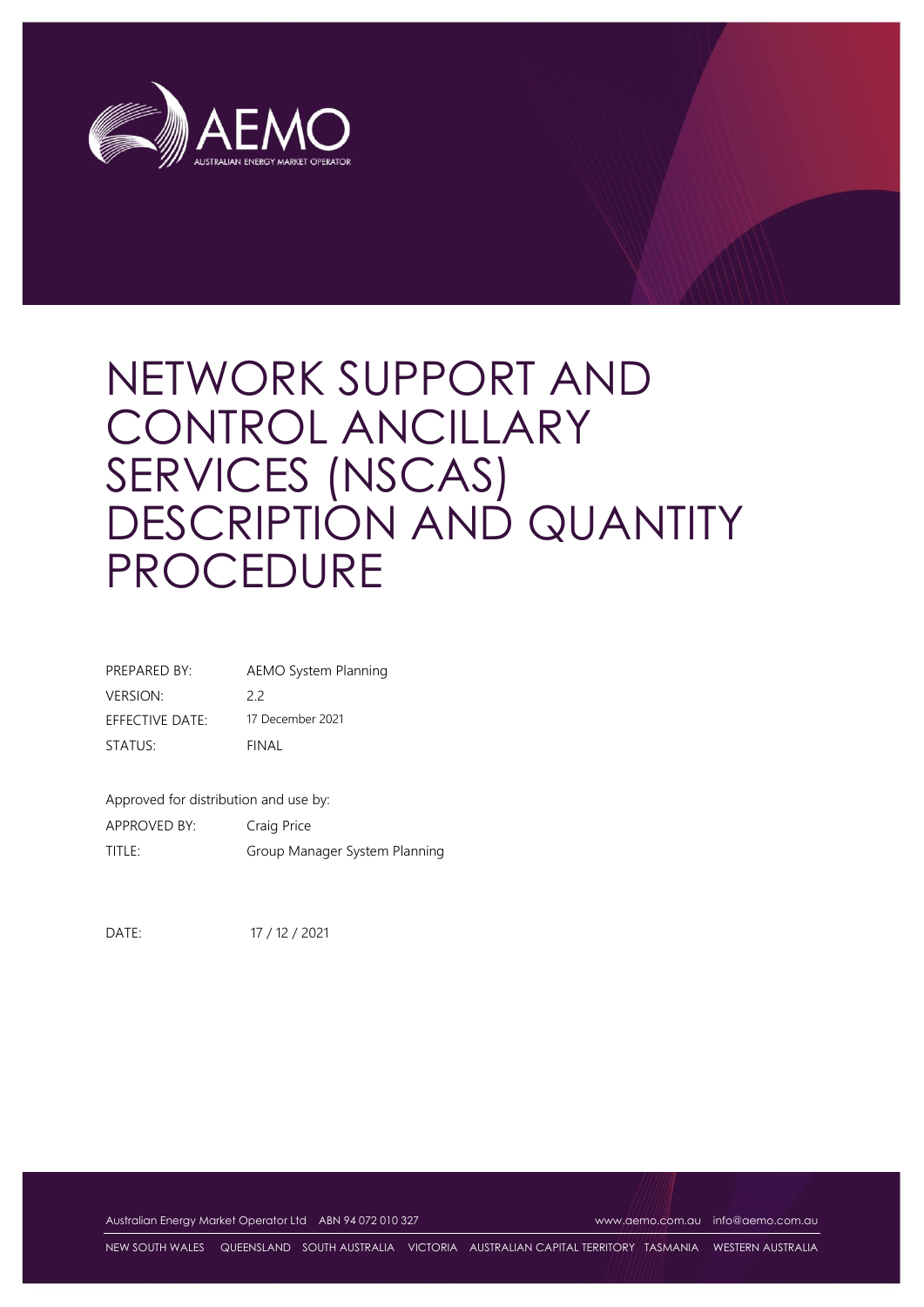

# **VERSION RELEASE HISTORY**

| Version | <b>Effective Date</b> | <b>Summary of Changes</b>                                                                                                                                                                                                                                                                                                                                      |
|---------|-----------------------|----------------------------------------------------------------------------------------------------------------------------------------------------------------------------------------------------------------------------------------------------------------------------------------------------------------------------------------------------------------|
| 22      | 17 December 2021      | Amendment to the planning assumption that one transmission line<br>per region may be switched out of service.                                                                                                                                                                                                                                                  |
| 2.1     | 1 October 2020        | Amendments to approach for definition of NSCAS types.<br>Amendments to approach for assessments of system security.<br>Amendments to process for selection of constraints.<br>Introduced high level modelling principles, replaced detailed<br>processes.<br>Combined the NSCAS description procedure and NSCAS quantity<br>procedure into a single procedure. |
| 1.0     | 5 April 2011          | First Issue                                                                                                                                                                                                                                                                                                                                                    |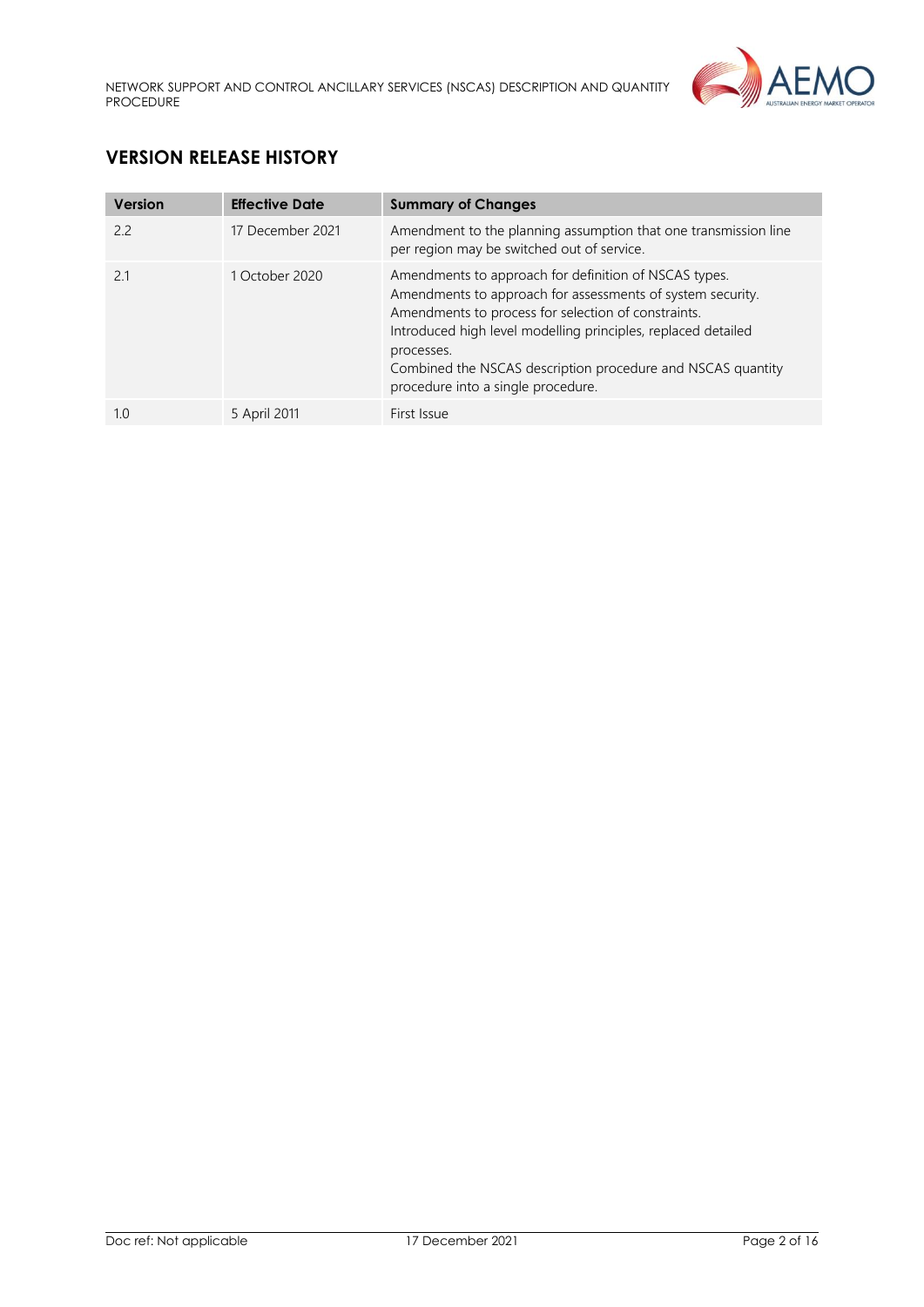

# **CONTENTS**

| $\mathbf{1}$ . | <b>INTRODUCTION</b>                                        | $\overline{4}$ |  |
|----------------|------------------------------------------------------------|----------------|--|
| 1.1.           | Purpose and scope                                          | $\overline{4}$ |  |
| 1.2.           | Definitions and interpretation                             | 4              |  |
| 1.3.           | Related documents                                          | 5              |  |
| 2.             | NSCAS DESCRIPTION                                          | 5              |  |
| 2.1.           | NSCAS application and types                                |                |  |
| 2.2.           | Reliability and Security Ancillary Service (RSAS)          |                |  |
| 2.3.           | Market Benefit Ancillary Service (MBAS)                    | 7              |  |
| 3.             | NSCAS QUANTITY PROCEDURE                                   | 8              |  |
| 3.1.           | 8<br>NSCAS quantity procedure context                      |                |  |
| 3.2.           | 10 <sup>°</sup><br>Determining the quantity of RSAS        |                |  |
| 3.3.           | Determining the quantity of MBAS                           |                |  |
|                | INPUTS AND ASSUMPTIONS FOR NSCAS ASSESSMENT<br>APPENDIX A. | 15             |  |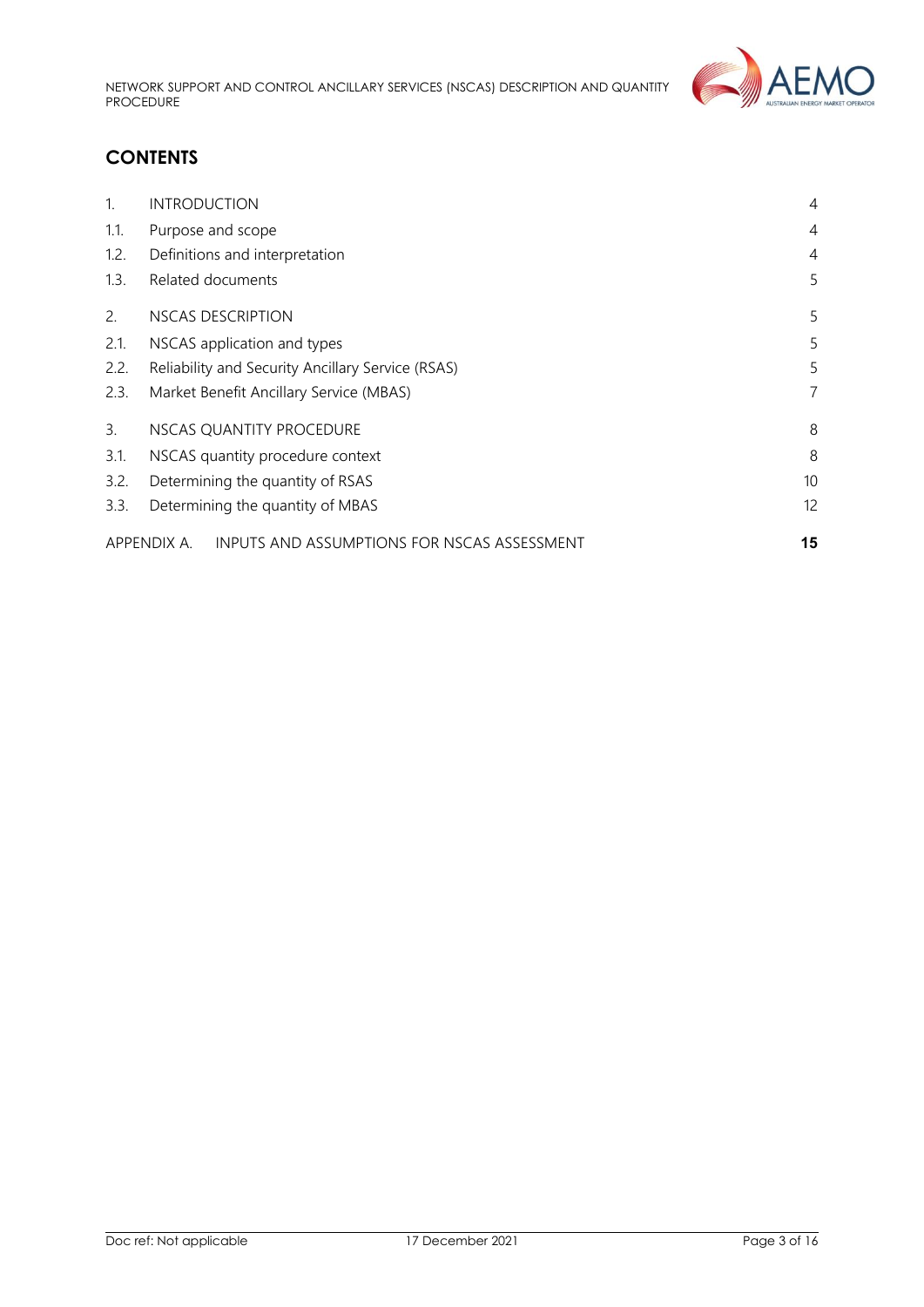

## <span id="page-3-0"></span>**1. INTRODUCTION**

## <span id="page-3-1"></span>**1.1. Purpose and scope**

These are the *NSCAS description* and the *NSCAS quantity procedure* made under clause 5.20.2 of the National Electricity Rules (**NER**).

These Procedures have effect only for the purposes set out in the NER. The NER and the *National Electricity Law* prevail over these Procedures to the extent of any inconsistency.

The purpose of this document is to describe each type of *network support and control ancillary service* (*NSCAS*), and to detail a procedure for determining the location and quantity of each type of *NSCAS* required.

## <span id="page-3-2"></span>**1.2. Definitions and interpretation**

## **1.2.1. Glossary**

Terms defined in the *National Electricity Law* and the NER have the same meanings in these Procedures unless otherwise specified in this clause.

Terms defined in the NER are intended to be identified in these Procedures by italicising them, but failure to italicise a defined term does not affect its meaning.

The words, phrases and abbreviations in the table below have the meanings set out opposite them when used in these Procedures.

| Term                          | <b>Definition</b>                                                                                      |
|-------------------------------|--------------------------------------------------------------------------------------------------------|
| credible contingency<br>event | An event described in clause 4.2.3(b), certain examples of which are set out in<br>schedule 5.1        |
| <b>MBAS</b>                   | Market Benefit Ancillary Service                                                                       |
| <b>NEM</b>                    | <b>National Electricity Market</b>                                                                     |
| <b>NER</b>                    | National Electricity Rules                                                                             |
| <b>NMAS</b>                   | Non-market ancillary service                                                                           |
| <b>NSCAS</b>                  | Network support and control ancillary service                                                          |
| <b>NSCAS Report</b>           | The document referred to in clause 5.20.3 of the NER and published annually by AEMO<br>under that name |
| NSCAS tender quidelines       | The document referred to in clause 3.11.5 (b) of the NER and published by AEMO under<br>that name      |
| protected event               | Has the meaning given in clause 4.2.3(f)                                                               |
| <b>RSAS</b>                   | Reliability and Security Ancillary Service                                                             |
| <b>TNSP</b>                   | Transmission Network Service Provider                                                                  |

#### **1.2.2. Interpretation**

These Procedures are subject to the principles of interpretation set out in Schedule 2 of the *National Electricity Law*.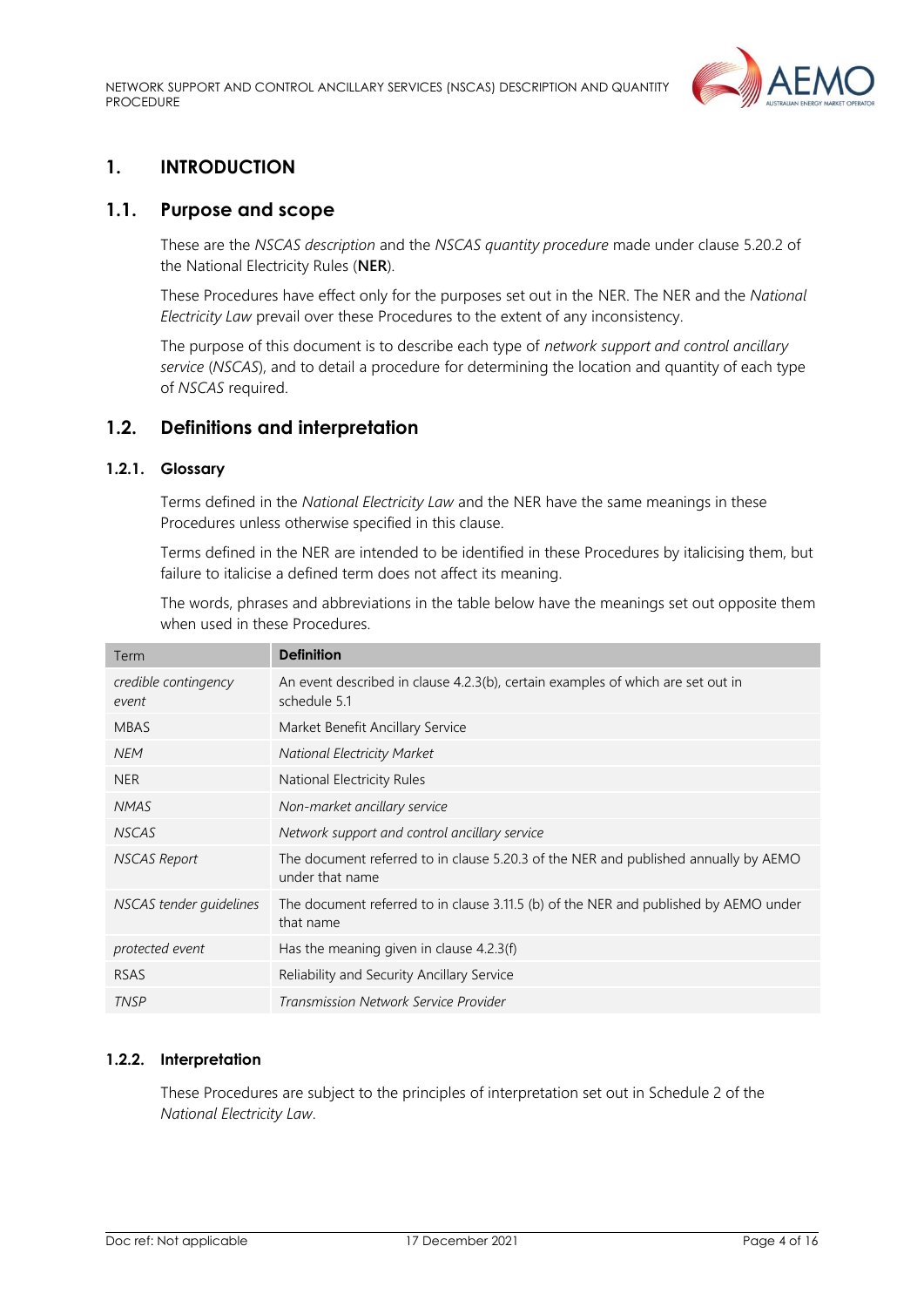

## <span id="page-4-0"></span>**1.3. Related documents**

| Title                                                                     | Location                                                                                                                                                                           |
|---------------------------------------------------------------------------|------------------------------------------------------------------------------------------------------------------------------------------------------------------------------------|
| Network Support and<br>Control Ancillary<br>Services Tender<br>Guidelines | https://aemo.com.au/-/media/files/electricity/nem/security and reliability/<br>ancillary services/nscas-tender-guidelines-2017.pdf?la=en&hash=9226CE5C03AE55639<br>EACDFD312909335 |

## <span id="page-4-1"></span>**2. NSCAS DESCRIPTION**

The *NSCAS description* first notes the parties to which the description applies and the types of *NSCAS*, before providing a description, purpose and examples for each of the types.

## <span id="page-4-2"></span>**2.1. NSCAS application and types**

*NSCAS*<sup>1</sup> are *non-market ancillary services* (*NMAS*) procured to control active and reactive power flow into or out of an electricity *transmission network*, to address the following *NSCAS needs*:

- Maintain power system security and reliability of supply of the *transmission network* in accordance with the *power system security standards* and the *reliability standard*<sup>2</sup> .
- Maintain or increase power transfer capability of the *transmission network* to maximise the present value of net economic benefit to all those who produce, consume or transport electricity in the market<sup>3</sup>.

#### **2.1.1. Application of the NSCAS description**

This *NSCAS description* applies to:

- AEMO;
- *Transmission Network Service Providers* (*TNSP*s); and
- Respondents to any call for offers for *NSCAS* in accordance with the NSCAS Tender Guidelines.

### **2.1.2. Types of NSCAS**

AEMO has defined the types of *NSCAS* according to the needs that would be primarily addressed – that is, maintaining system security and reliability, and increasing net market benefits.

As such, AEMO has divided *NSCAS* into the following types:

- Reliability and Security Ancillary Service (RSAS); and
- Market Benefit Ancillary Service (MBAS).

## <span id="page-4-3"></span>**2.2. Reliability and Security Ancillary Service (RSAS)**

#### **2.2.1. Description**

RSAS is a *NMAS* procured in order to assist AEMO to maintain power system security of the *transmission network* in accordance with the *power system security standards* or maintain reliability of supply of the transmission network in accordance with the *reliability standard*. This service may

<sup>&</sup>lt;sup>1</sup> The NSCAS definition is in the Chapter 10 Glossary of NER Version 150.

<sup>2</sup> NER Version 150, Clause 3.11.6 (a)(1).

<sup>3</sup> NER Version 150, Clause 3.11.6 (a)(2).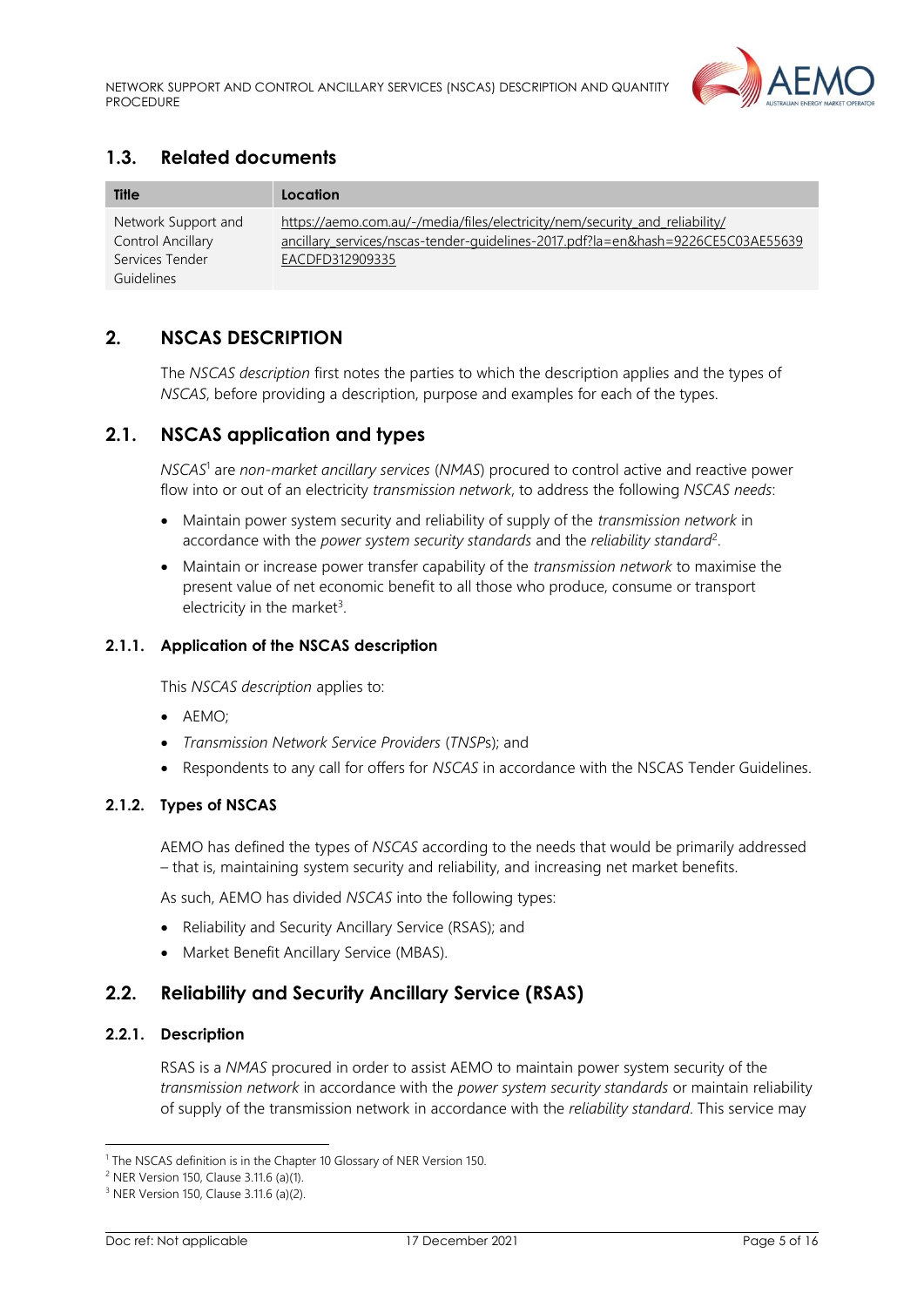

not include any services that are excluded from *NSCAS* under the NER. RSAS can be provided by entities including but not limited to *generators*, *TNSP*s, and *market customers*.

#### **2.2.2. Purpose of Reliability and Security Ancillary Service**

The purpose of procuring RSAS is to maintain the power system within acceptable technical parameters or to increase access to supply such that the *NEM* can maintain power system security and reliability of supply of the *transmission network* in accordance with the *power system security standards* and the *reliability standard*.

RSAS provides AEMO with the tools it needs to operate the *NEM* consistent with its system security and reliability obligations. These obligations are described as follows:

- **System security**:
	- 1. To maintain the system in a secure operating state<sup>4</sup> during normal operation, consistent with the *power system security standards*.
	- 2. To return the system to a secure operating state within 30 minutes following a *credible contingency event* or *protected event*, consistent with the *power system security standards*.

#### • **Reliability**:

3. To ensure each *NEM* region has sufficient local generation and transmission capacity such that demand can be supplied consistent with the *reliability standard*<sup>5</sup> .

AEMO meets these obligations by dispatching generation in line with market bids, invoking and revoking constraint equations, and adjusting network equipment such as voltage setpoints and reactive plant status.

However, network conditions can arise such that after AEMO has used all available operational tools the network is still not secure, or there is still insufficient supply to meet demand in a *NEM* region.

In this situation, AEMO must intervene in the dispatch of the NEM through some combination of directing or instructing market participants, activating emergency reserves, and shedding load.

Procurement of RSAS will increase the security and reliability of the NEM while also reducing the number of instances that AEMO needs to intervene in the dispatch of the NEM.

#### **2.2.3. Examples of Reliability and Security Ancillary Service**

RSAS can be provided through a variety of methods to enable AEMO to operate the *NEM* within the *power system security standards* and the *reliability standard.*

Examples of RSAS to maintain power system security could include, but are not limited to:

• *NMAS* contracts with market participants such as *generators* or energy storage providers for voltage control beyond what is required by their registered performance standards (for example contracting a gas unit to come online when needed to provide voltage control or a hydro unit to operate in synchronous condenser mode).

<sup>4</sup> The power system is in a secure operating state if it will return to a satisfactory operating state following a *credible contingency event* or a *protected event* (for example trip of a transmission line or generating unit). A satisfactory operating state is a state in which all *transmission network* elements operate within acceptable technical limits (for example voltage, frequency and current are all within safe accepted limits). See clauses 4.2.2 and 4.2.4 of the *NER* for more information.

<sup>&</sup>lt;sup>5</sup> The reliability standard is determined by the Reliability Panel and defined in the NER. In NER version 150 the reliability standard is defined in NER 3.9.3C and allows for up to 0.002 % unserved energy in a *NEM* region per year. This may change in future NER versions.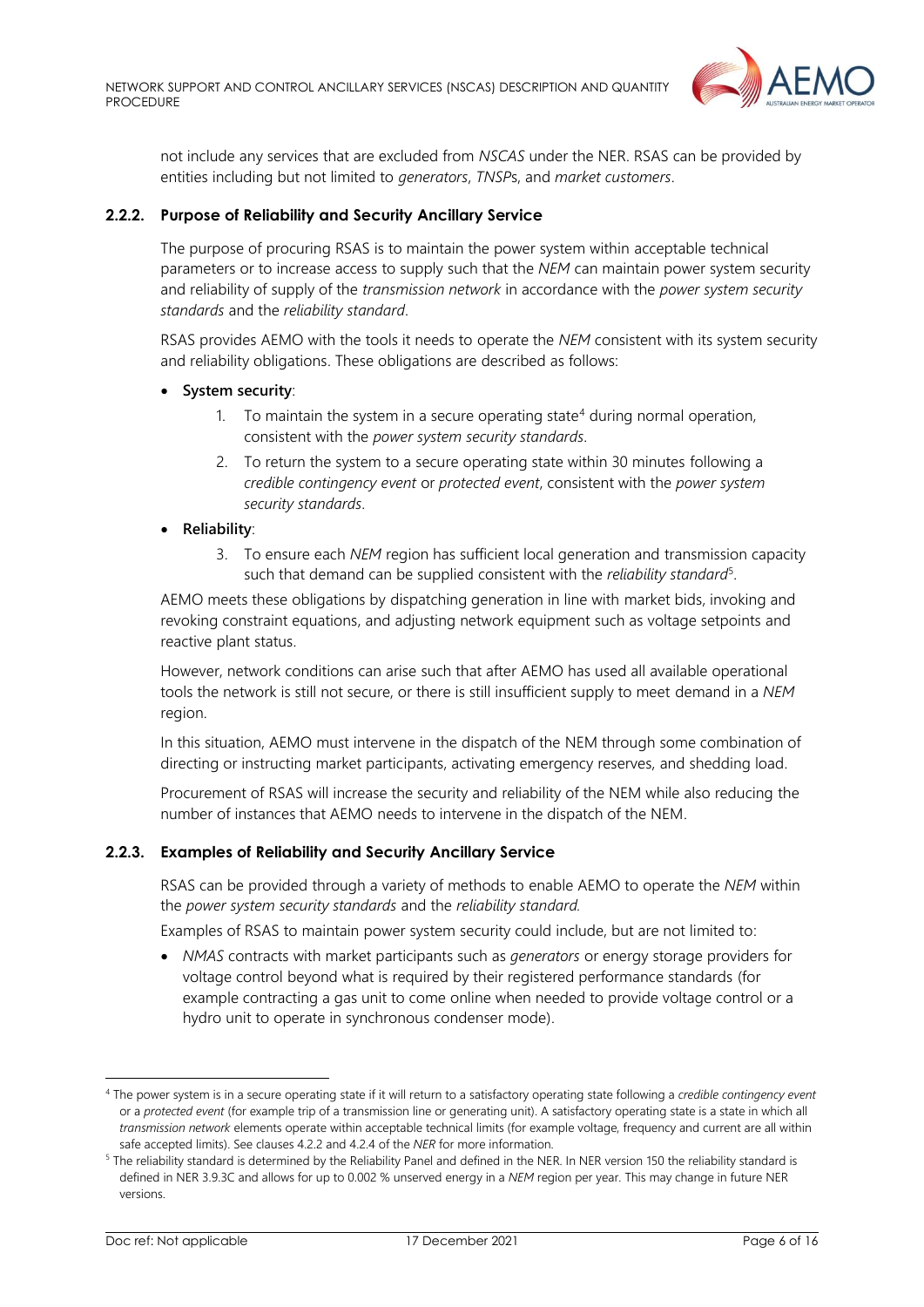

• Upgrading *network* elements to expand their secure operating envelope (for example, increasing the maximum voltage rating of a bushing in a substation).

Examples of RSAS to avoid unserved energy (USE), and thereby meet the *reliability standard*, could include, but are not limited to:

- Increasing *network* thermal limits, voltage limits, transient limits or oscillatory limits to increase power transfer. This could involve solutions such as runback schemes, *NMAS* voltage support contracts, dynamic reactive plant or others.
- Increasing power transfer capability by reducing the largest effective contingency size with controllable distributed energy resources, batteries, or pre-contingent load reduction.

## <span id="page-6-0"></span>**2.3. Market Benefit Ancillary Service (MBAS)**

#### **2.3.1. Description**

MBAS is a *NMAS* procured to increase the power transfer capability of the *transmission network*, to maximise the present value of net economic benefit to all those who produce, consume or transport electricity in the market. MBAS can be provided by entities including but not limited to *generators*, *TNSP*s, and *market customers*.

#### **2.3.2. Purpose of Market Benefit Ancillary Service**

The purpose of procuring MBAS is to maximise the present value of net economic benefit to all those who produce, consume or transport electricity in the electricity market.

One way that MBAS can be delivered is by increasing power transfer limits in order to reduce the impact of constraint equations on NEM dispatch. AEMO uses constraint equations to model power system limits in the *National Electricity Market* dispatch engine (NEMDE), with each constraint equation providing a mathematical representation of a physical limit of the *transmission network*.

These and a large range of other constraints apply in NEMDE to ensure that physical limits are not exceeded. NEMDE will optimise the solution across all constraints and costs to fulfil the optimisation objective, and in doing so, determine the lowest-cost solution possible within constraints. This may mean that the resultant dispatch includes higher cost generation. MBAS may be procured to maintain or increase the power transfer limit of constraints by addressing the underlying power system limitations, if the cost of the procured MBAS is less than the benefit of the lowered cost of generation dispatch.

Examples of power system limits addressed through MBAS include but are not limited to:

- Transmission thermal limitations.
- Voltage upper and lower limitations.
- Voltage stability.
- Transient stability.
- Oscillatory stability.
- System strength limitations<sup>6</sup>.

#### **2.3.3. Examples of Market Benefit Ancillary Service**

MBAS can be provided through a variety of methods to maintain or increase the power transfer capability of the *transmission network*. Examples include but are not limited to:

<sup>6</sup> MBAS procured to address system strength limitations excludes any service that is also capable of being made available as a *system strength service* to address a *fault level shortfall* through the arrangements in NER 5.20C, as excluded under NER 11.101.5.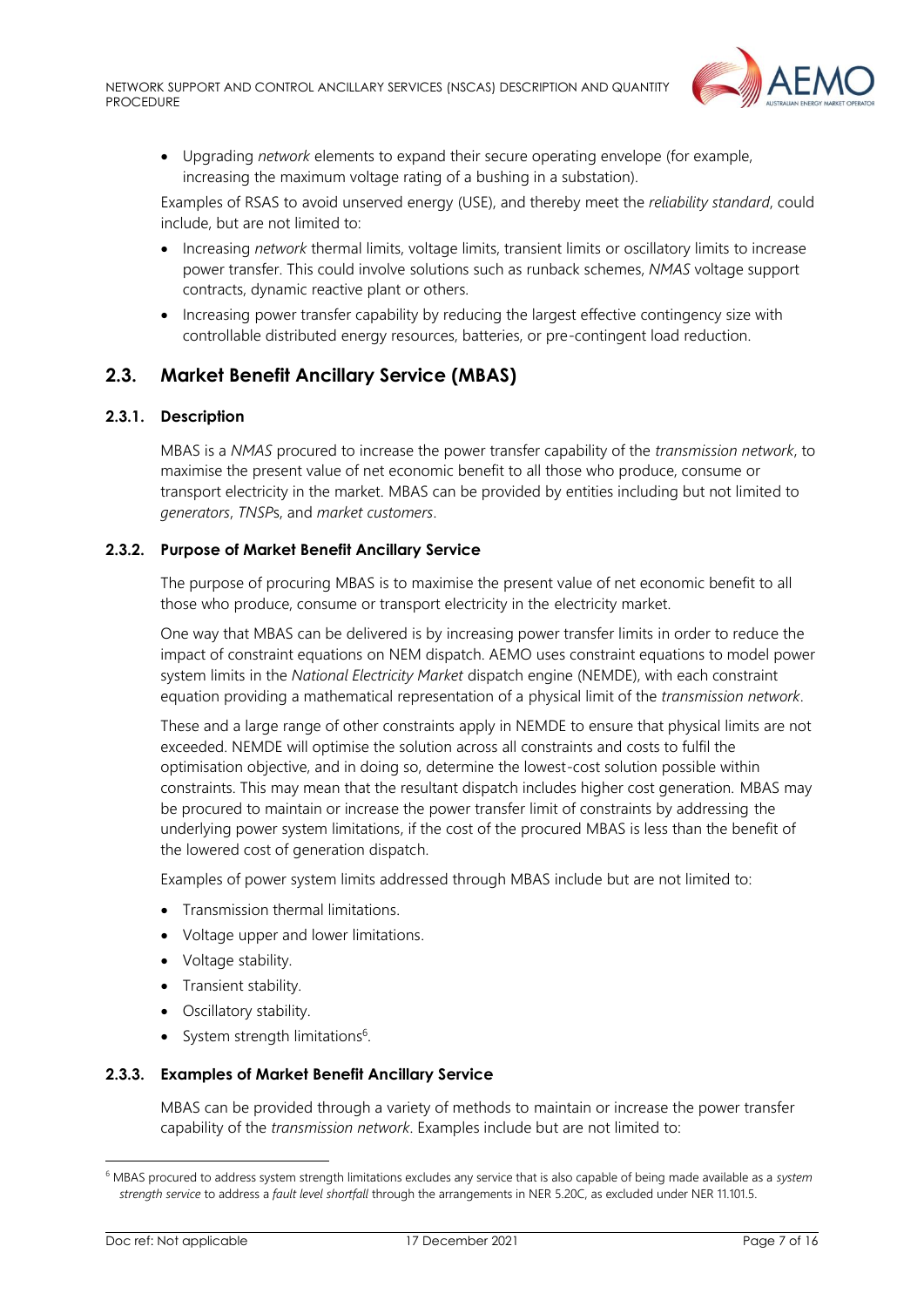

- Static var compensators, synchronous condensers, and braking resistors.
- Reactive plant (capacitor banks, reactors).
- Generators running generating plant with power system stabilisers designed to increase power transfer capability.
- Fast runback schemes of generating units.
- Line uprating.
- Virtual transmission lines.
- Phase shifting transformers.
- Series compensation.
- Control of customer load in response to certain signals.
- Installation of or utilisation of existing, small-scale generation.

## <span id="page-7-0"></span>**3. NSCAS QUANTITY PROCEDURE**

## <span id="page-7-1"></span>**3.1. NSCAS quantity procedure context**

This *NSCAS quantity procedure* records the process to identify the location and quantity of each type of *NSCAS* required.

[Figure 1](#page-7-2) illustrates the steps taken in the *NSCAS quantity procedure*, and where the procedure fits in relation to the overall *NSCAS* review and tender process.

*NSCAS needs* identified via the *NSCAS quantity procedure* are procured by the relevant *TNSP*, or possibly by AEMO using the *NSCAS Tender Guidelines* in the case of RSAS.

<span id="page-7-2"></span>The remainder of this procedure explains how the quantity and location of required *NSCAS* is determined – first for RSAS, then for MBAS – before providing an appendix noting the inputs and assumptions for the NSCAS review.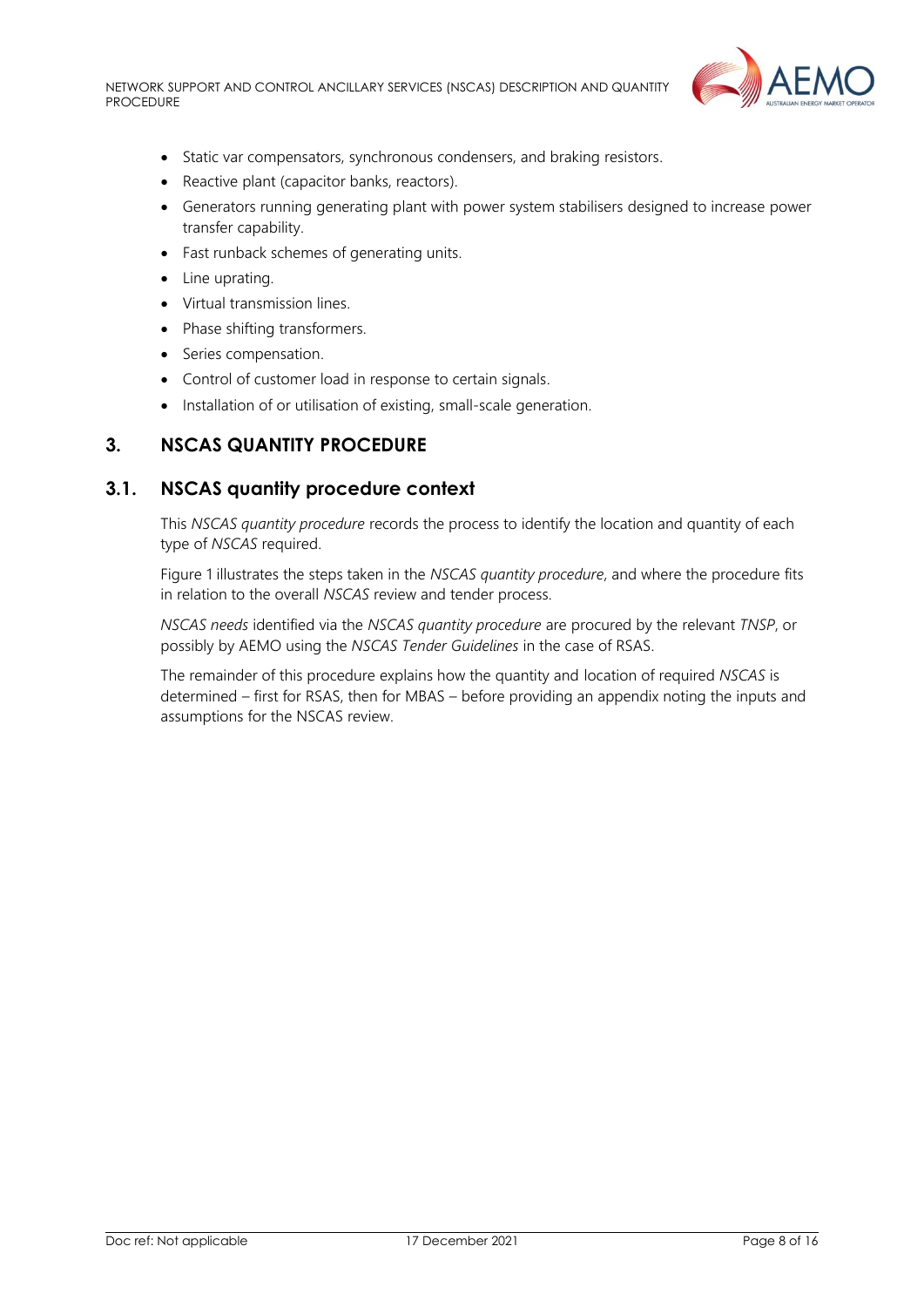



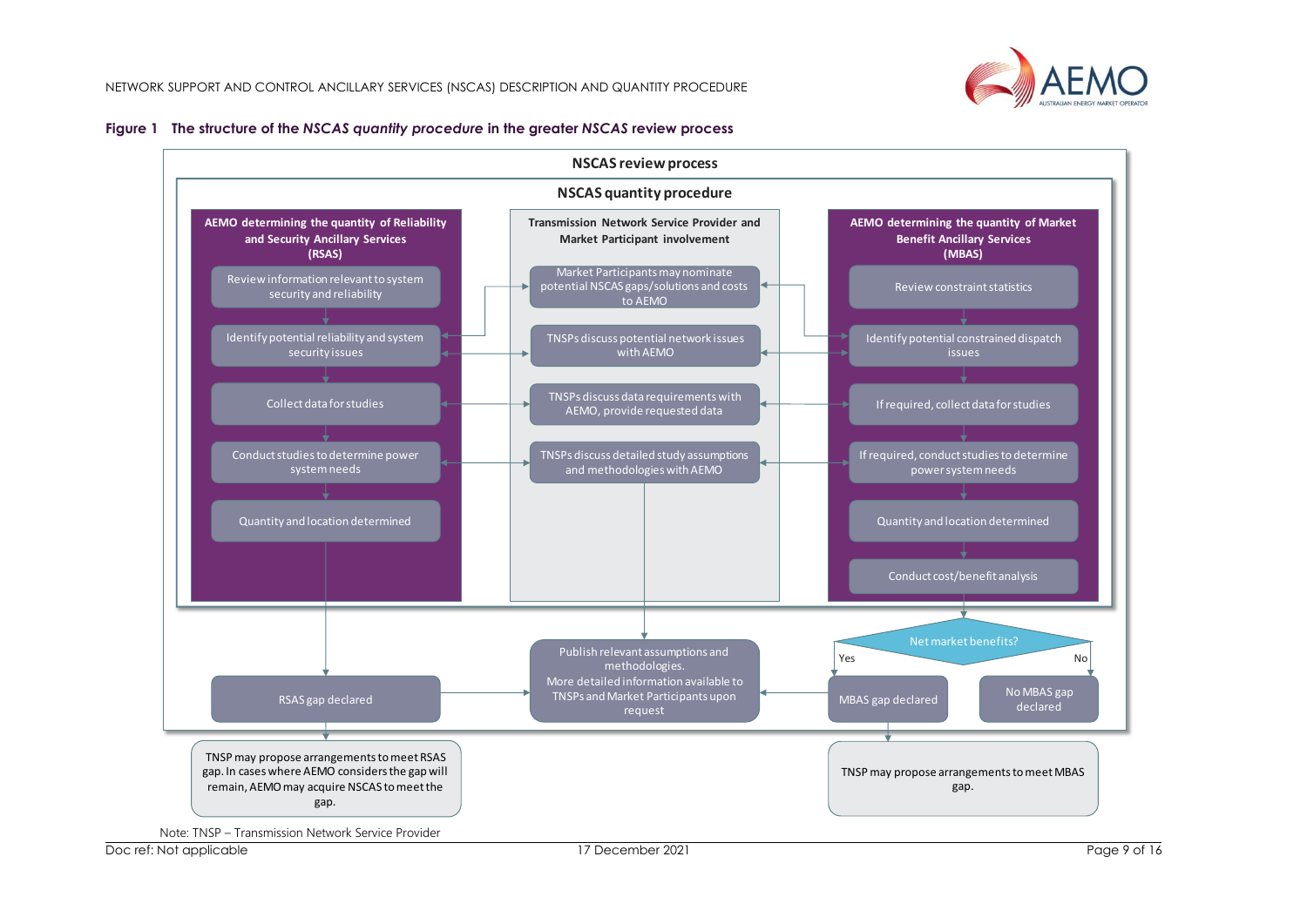

# <span id="page-9-0"></span>**3.2. Determining the quantity of RSAS**

#### **3.2.1. Identify transmission system security and reliability issues**

AEMO will identify issues in relation to power system security and reliability where RSAS is likely to be an effective solution.

Issues will be identified from review of information that may include but is not limited to:

- Planning reports such as *Transmission Annual Planning Reports*, *Integrated System Plans,* and previous *NSCAS* assessments or other existing analysis having identified system security or reliability challenges expected to arise in future due to forecast *network* changes.
- Forecasting reports such as the Electricity Statement of Opportunities.
- Operational experience and incidents such as:
	- − Operations staff recommendations about possible future system security and reliability challenges based on operational knowledge and experience.
	- − Historical periods where the system was not in a secure operating state.
	- − Historical periods where system security could be maintained or restored<sup>7</sup> only with extreme intervention measures.
	- − Historical periods where system security could be maintained or restored only by issuing directions.
	- − Historical periods where there was USE<sup>8</sup>.
	- − Historical periods where avoiding USE was only achieved with extreme intervention measures.
	- − Historical periods where avoiding USE was only achieved by issuing directions.
- Issues recommended for investigation by market participants<sup>9</sup>.

Additional issues may also be identified through power system simulation studies using assumptions highlighted in Appendix A.

AEMO will also consider whether an issue is currently under investigation by the *TNSP* and whether the *TNSP* has or is in the process of identifying a solution to an issue when determining the scope of its investigations.

#### <span id="page-9-1"></span>**3.2.2. Collect required data for assessment of RSAS needs**

AEMO will seek to obtain information to assess RSAS needs (if it is not already available to AEMO), such as:

- Interconnector active power transfer limits.
- Continuous and short-term ratings of transmission assets.
- A list of future committed *transmission network* and generation developments.
- Most recent relevant connection point forecasts.
- Historical power system snapshots under various conditions.
- Details of existing *NMAS* agreements.
- Minimum acceptable reactive power margins.

<sup>7</sup> Following a *credible contingency event* or *protected event* AEMO must restore the *network* to a secure operating state within 30 minutes.

<sup>&</sup>lt;sup>8</sup> USE can only be addressed by RSAS if the *reliability standard* is projected to not be met in the year the USE is projected to occur.

<sup>9</sup> Each Annual NSCAS Review Report, starting from the 2020 NSCAS review, will include details of the timeframes and logistics for submitting recommendations of issues and solutions to be considered in the next Annual NSCAS Review.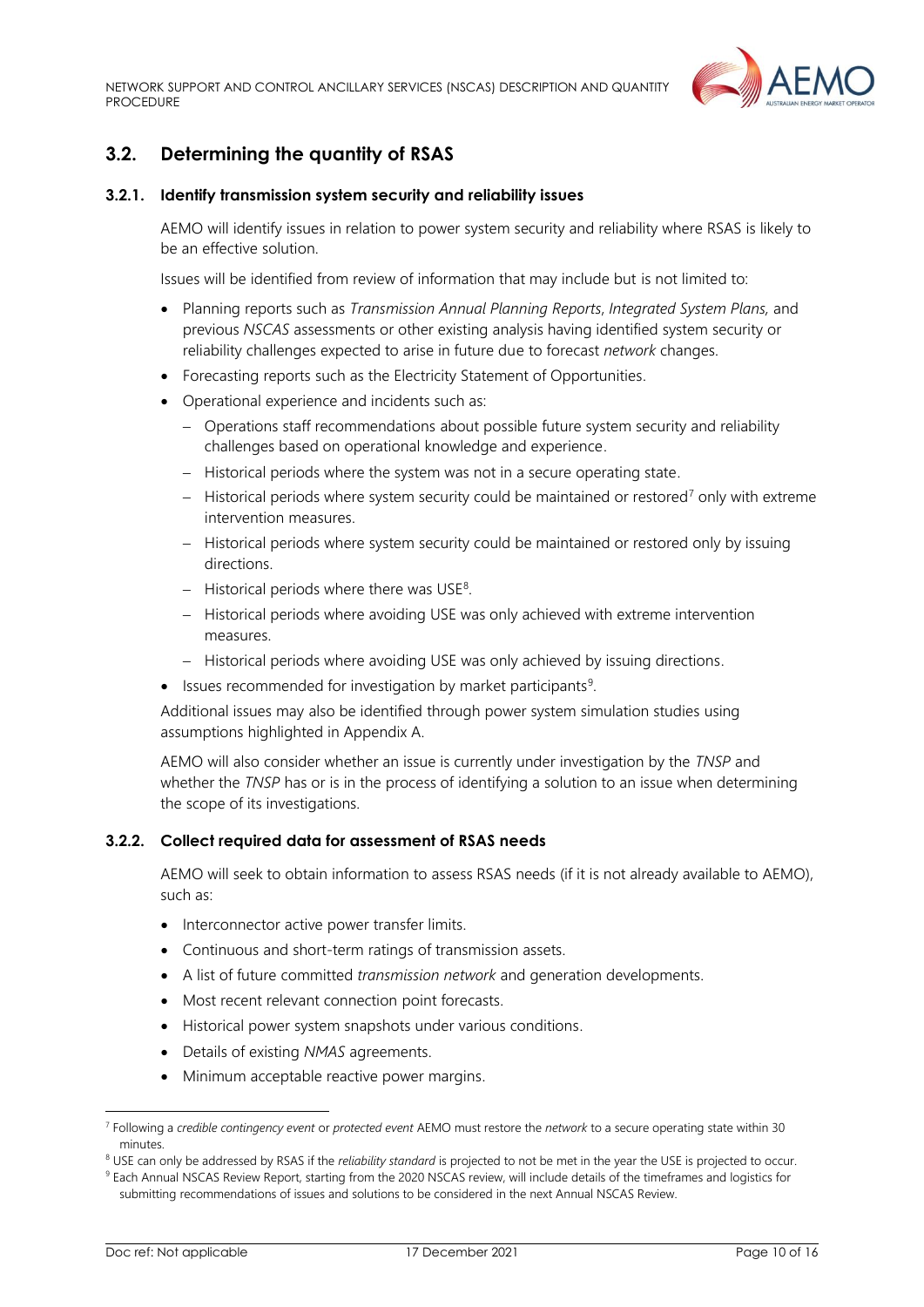

- *Network* voltage limits.
- Data for modelling the performance of relevant generator systems, batteries, dynamic plant, control schemes.
- Protection settings for fault-clearing times of key *transmission network* components.
- Any other information AEMO considers necessary to assess RSAS needs.

#### **3.2.3. Conduct power system simulation studies to determine the RSAS need**

Where necessary, study cases will be developed to model the relevant power system operating conditions under which the identified system security or reliability issues arise. Studies will quantify the extent of the RSAS issues and identify solutions to resolve them. Studies may also consider solutions to issues proposed by *TNSPs* or market participants, who will be consulted accordingly. These solutions are called *NSCAS needs* under the NER. In this context they are more specifically RSAS needs.

RSAS needs are to be assessed over a planning horizon of at least five years. Power system analysis will be undertaken using the inputs and assumptions recorded in Appendix A to determine the location and quantity of RSAS needs. In this context "location" and "quantity" can be interpreted broadly as meaning a functional quantitative description of the RSAS need.

In some instances, the quantification will be simple to describe, for example megavolt amperes reactive (MVAr) of reactive power absorption at a specific location. Others will be more complex, for example the design and coordination of power system stabilisers to increase transient stability limits does not have a simple unit of measure. In such instances, the description of the location and quantity of the RSAS need will proceed in so far as is practical.

In so far as is practical, AEMO will describe any *NSCAS need* in a manner that is neutral as to whether it can be delivered by a *network option* or a *non-network option*.

The type of analysis to be conducted will depend on the specific issue being assessed. In general, the analysis is expected to include simulations of system normal conditions and *credible contingency events* or *protected events* to assess the ability to maintain system security or to restore the *network* to a secure operating state within 30 minutes. This may include thermal and voltage limit studies, dynamic stability studies, voltage reactive margin studies, and more if required.

RSAS may need to be location-specific to have the desired effect. Appropriate margins will be added when assessing *NSCAS* quantities to account for uncertainties in the power system simulation studies. Description of how margins were determined will be recorded in the *NSCAS Report*.

#### **3.2.4. RSAS gap declaration**

Solutions for confirmed system security issues and confirmed system reliability issues will be recorded in the *NSCAS Report* as *NSCAS needs* (RSAS needs specifically). This will serve as the declaration of an *NSCAS gap* (an RSAS gap specifically).

AEMO may then request the relevant *TNSP* to put arrangements in place to meet the RSAS gap, or to provide reasons why the *NSCAS gap* will not be met. If the *TNSP* does not do so, AEMO can procure RSAS itself through the *NSCAS* tender process.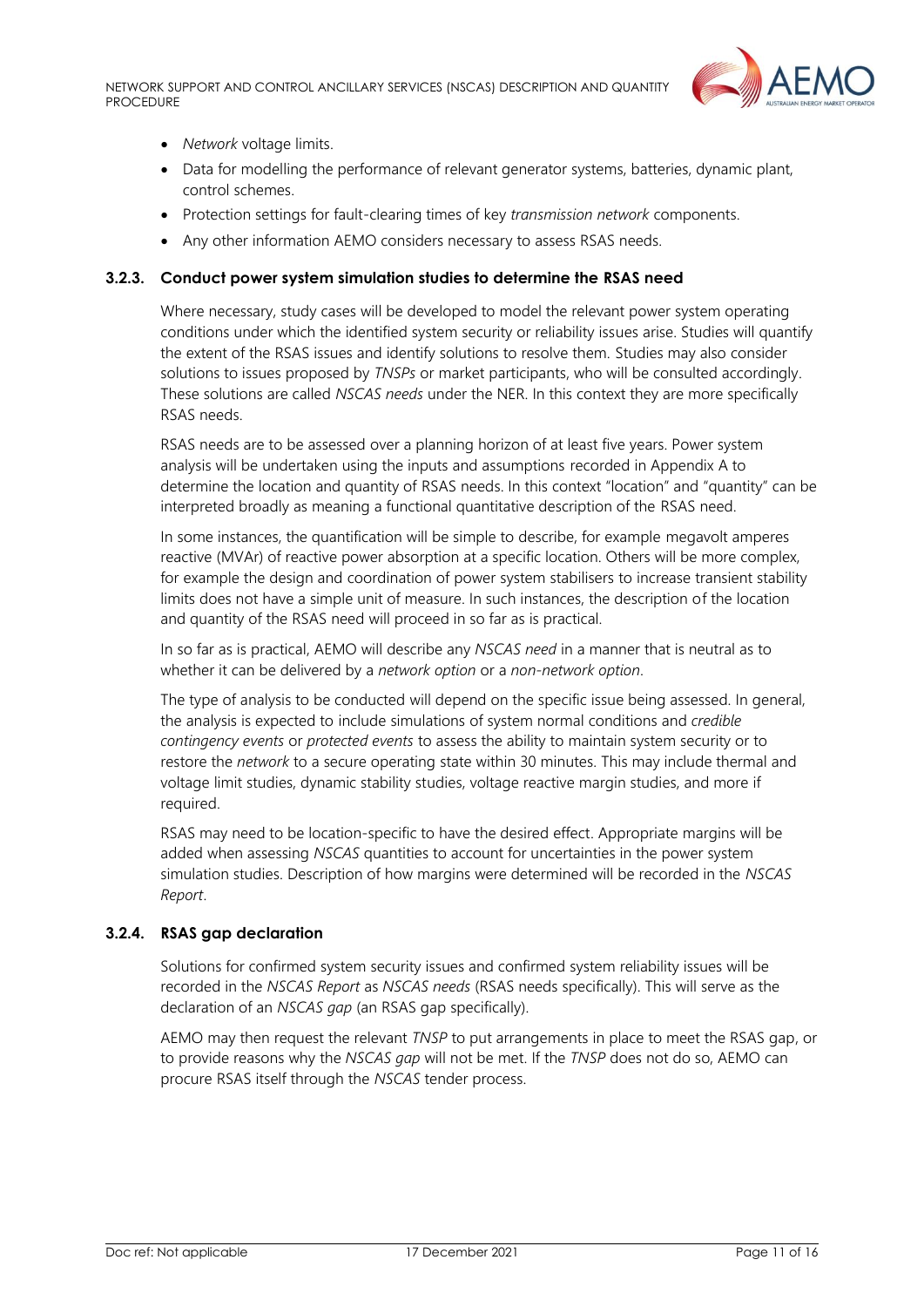

# <span id="page-11-0"></span>**3.3. Determining the quantity of MBAS**

#### **3.3.1. Identify constrained dispatch issues**

AEMO will review binding constraint statistics to determine if solutions to alleviate the constraints are likely to provide sufficient economic benefits. The binding constraints review may include but is not limited to:

- Constraint equations that have historically bound causing market impacts.
- Constraint equations that have bound causing market impacts in studies for the Electricity Statement of Opportunities*,* the *Integrated System Plan*, or other forward-looking investigations.
- Constraints recommended for consideration by market participants<sup>10</sup>.

Where deemed appropriate by AEMO, any high priority constraints identified in this initial screening will be further investigated.

AEMO will also consider whether an issue is currently under investigation by the *TNSP* and whether the *TNSP* has or is in the process of identifying a solution to an issue when determining the scope of its investigations.

#### **3.3.2. Collect data required for assessment of MBAS solutions**

AEMO will obtain any additional information required to assess MBAS solutions, if it has not already been obtained as per Sectio[n 3.2.2.](#page-9-1)

#### **3.3.3. Conduct power system simulation studies to determine the MBAS solution**

Where deemed necessary, study cases will be developed to model the relevant power system operating condition where the constraint is binding to determine the appropriate *NSCAS* solution and revised transfer limit. Studies may also consider solutions proposed by *TNSPs* or market participants, who will be consulted accordingly. Power system analysis undertaken will use the inputs and assumptions recorded in Appendix A to determine the location and quantity of the *NSCAS* required.

In so far as is practical, AEMO will describe any solution in a manner that is neutral as to whether it can be delivered by a *network option* or a *non-network option*.

The type of analysis to be conducted will depend on the specific issue being assessed. In general, the analysis is expected to include simulations of system normal conditions and *credible contingency events* or *protected events* to assess the ability to maintain system security or to restore the *network* to a secure operating state within 30 minutes. This may include thermal and voltage limit studies, dynamic stability studies, voltage reactive margin studies, and more if required.

MBAS may need to be location-specific to have the desired effect and appropriate margins will be added when assessing *NSCAS* quantities to account for uncertainties in the power system simulation studies. Description of how margins were determined will be recorded in the *NSCAS Report*.

<sup>&</sup>lt;sup>10</sup> Each Annual NSCAS Review Report, starting from the 2020 NSCAS review, will include details of the timeframes and logistics for submitting recommendations of constraints and solutions to be considered in the next Annual *NSCAS* Review.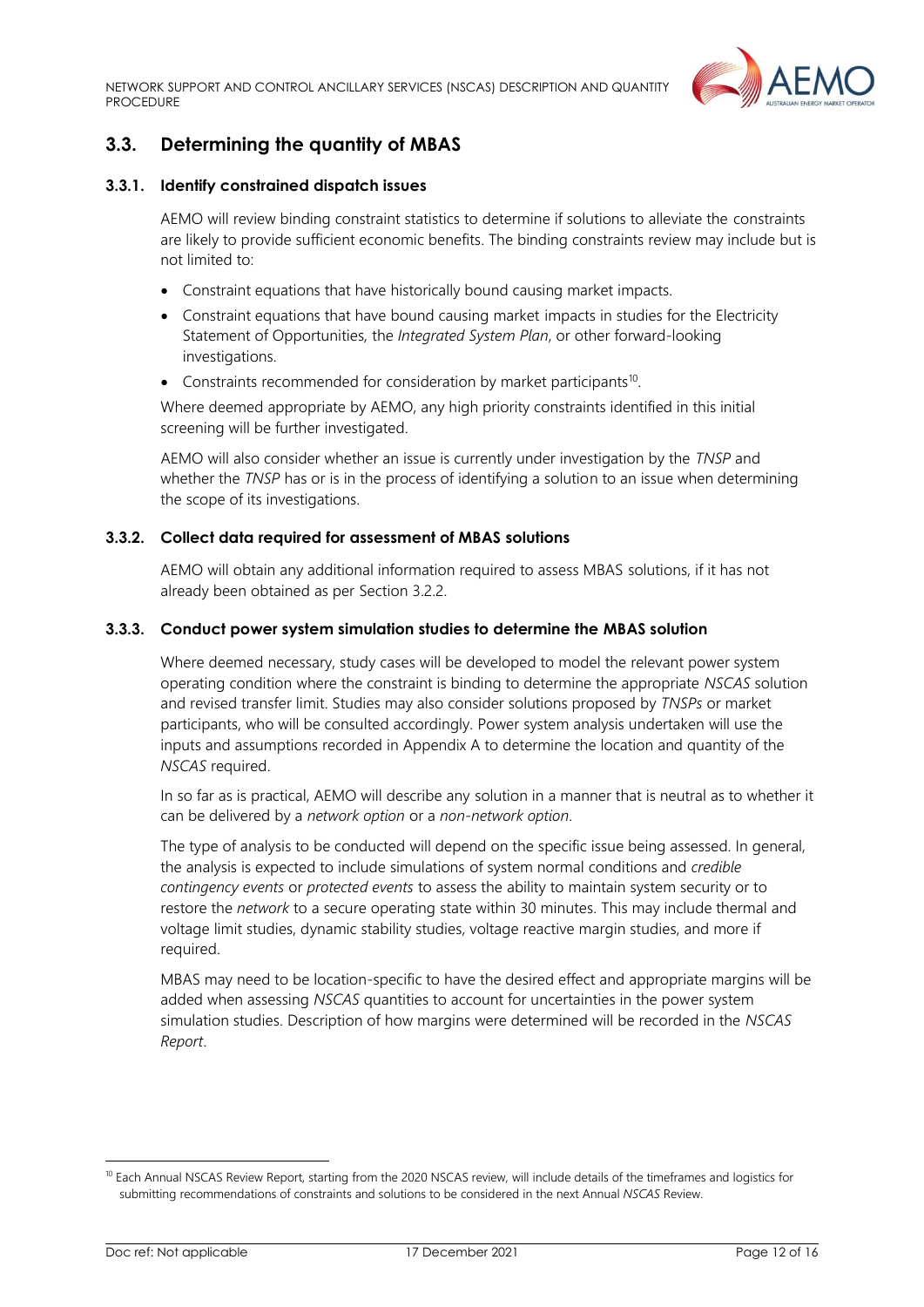

#### **3.3.4. Conduct cost benefit assessment for enhancing network transfer capability**

AEMO, where necessary, will carry out a cost benefit assessment to identify and declare an MBAS gap to address identified high priority constraints.

Any cost benefit assessment will be tailored as appropriate to the issue and solutions under consideration. The level of detail of assessments will be commensurate to the estimated capital cost of the solutions. Solutions with an estimated capital cost less than the regulatory investment test – transmission (RIT-T) cost threshold<sup>11</sup> will be assessed to a level of detail akin to a network capability incentive parameter action plan (NCIPAP) assessment. Solutions with an estimated capital cost greater than the RIT-T threshold may be assessed in greater detail accordingly.

Any AEMO cost benefit assessment will consider factors that may include but are not limited to:

- 1. Solution costs, considering:
	- a. Capital cost of the proposed solutions identified. AEMO will estimate the capital cost of solutions based on its internal cost database, or any other available relevant information, including information provided by *TNSPs* and market participants. In so far as is practical, AEMO will consider both *network options* and *non-network options*.
	- b. Operating and maintenance costs of the proposed solutions identified.
	- c. Weighted average cost of capital (WACC).
	- d. Economic life of assets.
- 2. Market benefits, considering:
	- a. Quantifying the reduction in the binding of the constraint. This may take the form of determining the reduction in binding hours, and the increase in the transfer limit to calculate a MWh value of higher cost generation avoided.
	- b. The relative cost difference between the higher cost generation dispatched when the constraint is binding, and the lower cost generation dispatched when the constraint is not binding.

AEMO may consider and record additional market benefit classes<sup>12</sup> if they are deemed to be important to the market benefit test decision, and if it is practical to do so.

From this analysis AEMO may identify and declare an MBAS gap. AEMO may then request the relevant *TNSP* to put arrangements in place to meet the MBAS gap, or to provide reasons why the *NSCAS gap* will not be met. Arrangements to meet the MBAS gap will be subject to rules requirements applying to *TNSP* expenditure.

#### **3.3.5. MBAS gap declaration**

Alleviation of constraints that have been found by AEMO to yield net market benefits will be recorded in the *NSCAS Report* as *NSCAS needs* (MBAS needs specifically). This will serve as the declaration of an *NSCAS gap* (an MBAS gap specifically).

<sup>11</sup> \$6 million at the time of publication of this document. This value may be revised by the AER over time. Refer to [https://www.aer.gov.au/networks-pipelines/guidelines-schemes-models-reviews/cost-thresholds-review-for-the-regulatory](https://www.aer.gov.au/networks-pipelines/guidelines-schemes-models-reviews/cost-thresholds-review-for-the-regulatory-investment-tests-2018)[investment-tests-2018](https://www.aer.gov.au/networks-pipelines/guidelines-schemes-models-reviews/cost-thresholds-review-for-the-regulatory-investment-tests-2018)

<sup>&</sup>lt;sup>12</sup> For example AER, Cost benefit analysis guidelines - Guidelines to make the Integrated System Plan actionable, p20, August 2020, at <https://www.aer.gov.au/system/files/AER%20-%20Cost%20benefit%20analysis%20guidelines%20-%2025%20August%202020.pdf> and the Application guidelines regulatory investment test, December 201[8 https://www.aer.gov.au/system/files/AER%20-](https://www.aer.gov.au/system/files/AER%20-%20Final%20RIT-T%20application%20guidelines%20-%2014%20December%202018_0.pdf) [%20Final%20RIT-T%20application%20guidelines%20-%2014%20December%202018\\_0.pdf](https://www.aer.gov.au/system/files/AER%20-%20Final%20RIT-T%20application%20guidelines%20-%2014%20December%202018_0.pdf)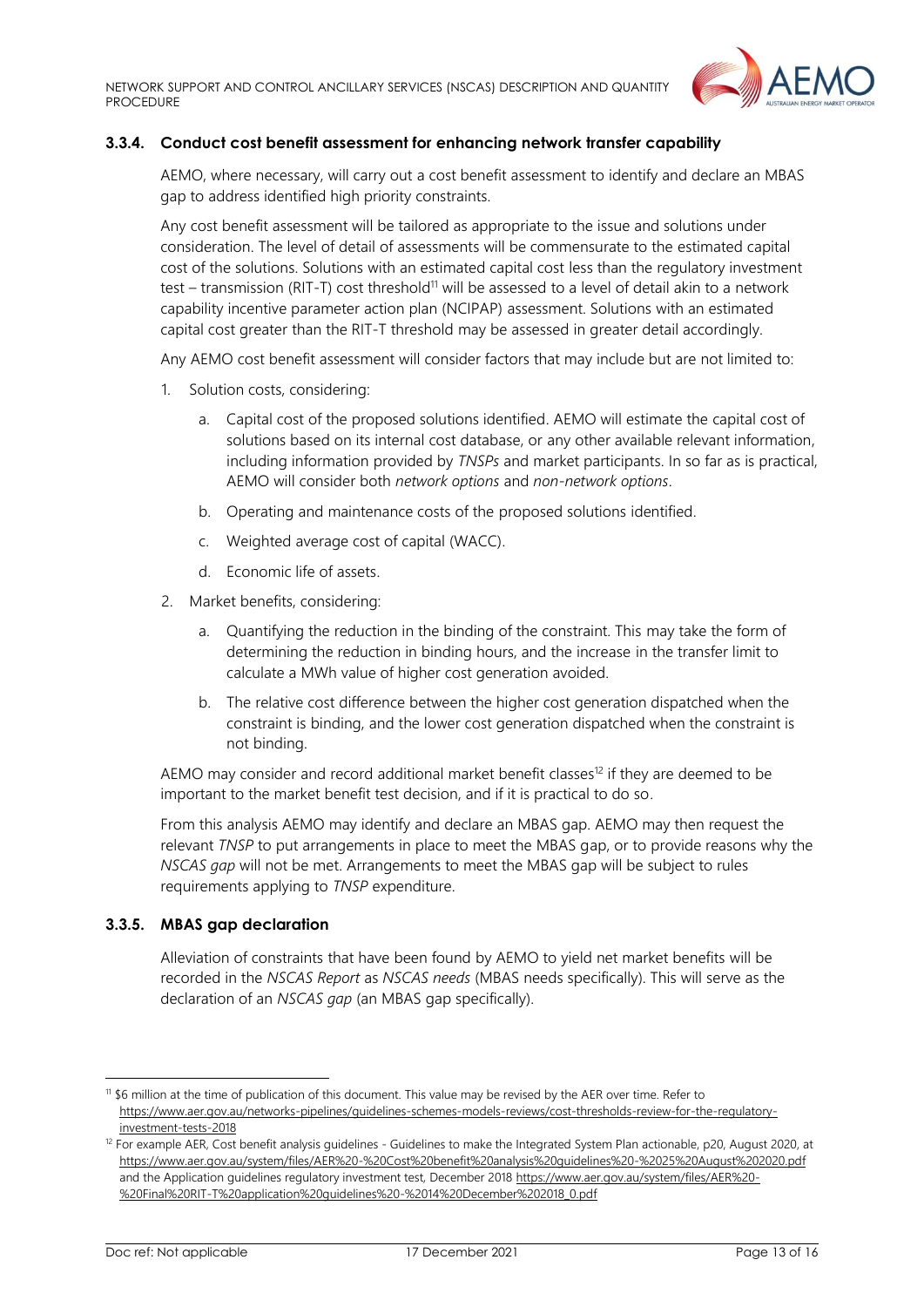

AEMO may then request the relevant *TNSP* to advise when it will put arrangements in place to meet the MBAS gap, or provide reasons why the *NSCAS gap* will not be met.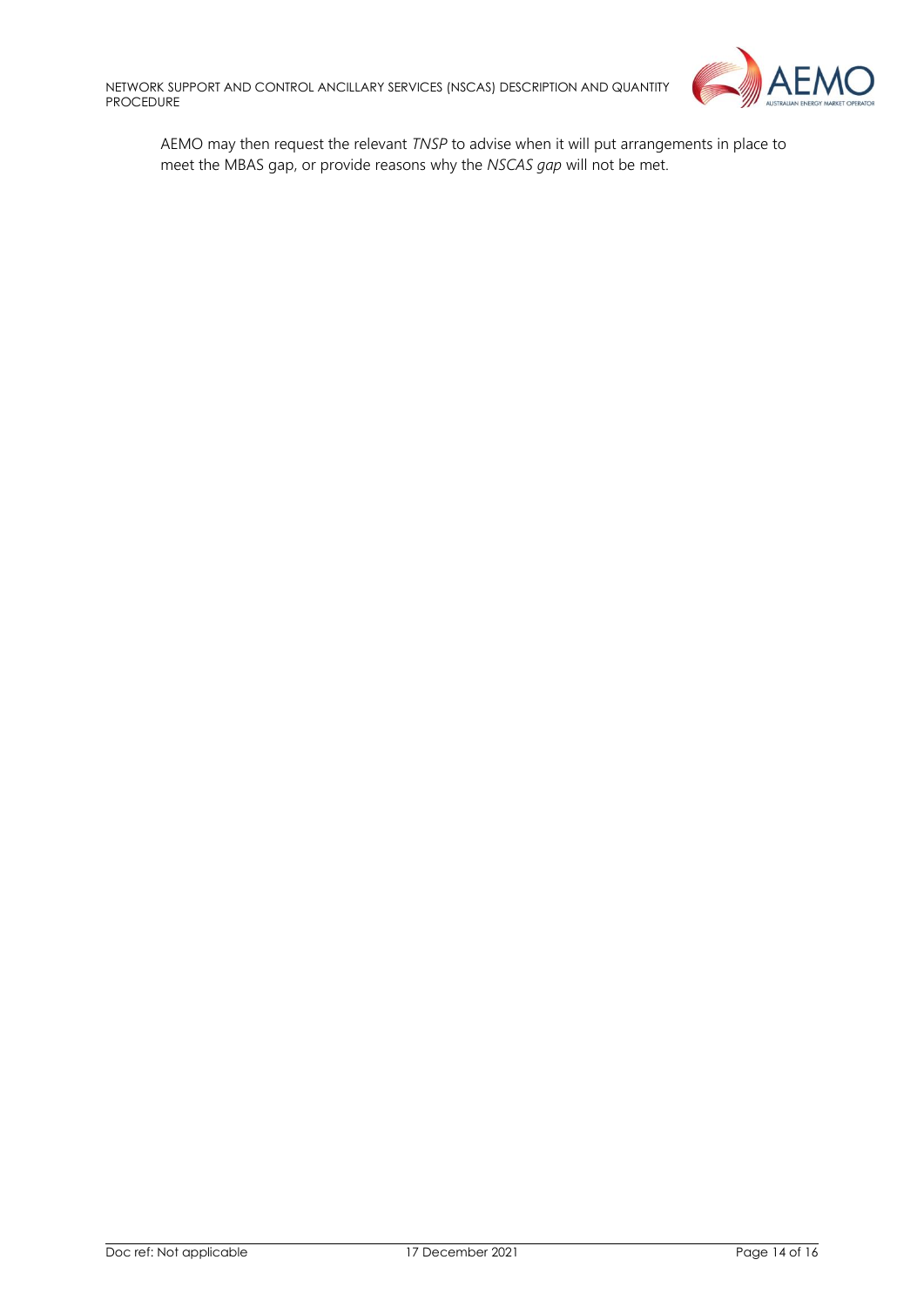

# <span id="page-14-0"></span>**APPENDIX A. INPUTS AND ASSUMPTIONS FOR NSCAS ASSESSMENT**

This appendix provides the broad modelling assumptions AEMO will apply when determining the *NSCAS* requirements. Some of the assumptions are applicable to the assessments of both *NSCAS* types and others are only applicable to one type.

AEMO will consult with *TNSPs* during the NSCAS review, including discussing detailed study assumptions and methodologies to ensure that the most appropriate inputs and methods are used.

To the extent it is practical to do so, AEMO will share and discuss preliminary results of identified RSAS and MBAS issues with market participants.

A description of the specific methodology followed, and the assumptions applied in the calculation of any declared *NSCAS gap*, will be provided to the local *TNSP* at the time of publication of the *NSCAS Report* or as soon as practicable thereafter. This may also include relevant study files and models to the extent necessary and consistent with AEMO's confidentiality obligations.

AEMO, where necessary, will publish descriptions of any relevant assumptions and methodologies used in the NSCAS review. AEMO will publish this information at the time of publication of the *NSCAS Report* (for example as an appendix) or as soon as practicable thereafter.

The *NSCAS Report* will include contact information whereby market participants may request more detailed information regarding study assumptions and methodologies, beyond what is published in the *NSCAS Report*.

#### **Inputs and assumptions associated with generation**

- AEMO will include newly committed generation within the area of study as per the latest information available on AEMO's generation information page<sup>13</sup> at the start of the *NSCAS* review.
- AEMO will use the outcomes of AEMO's *Integrated System Plan*, Electricity Statement of Opportunities or other available information to inform assumptions about future generator operation for use in the *NSCAS* studies, including situations where generator performance may be expected to differ from existing performance standards.
- Generator technologies and economic drivers are evolving and *NSCAS* studies will use the inputs and assumptions applied in the *Integrated System Plan* and Electricity Statement of Opportunities (including the latest CSIRO GenCost Report<sup>14</sup> or any replacements) to inform analysis on potential *NSCAS needs*. An example of this would be the adaption of coal generators to switching off during low price and/or any other relevant conditions.
- Generators intending to close a generating unit must notify AEMO at least 42 months (3.5 years) ahead of the *closure date*<sup>15</sup> . Announced retirements will be considered in the *NSCAS* review. AEMO may use the outcomes of the *Integrated System Plan* and Electricity Statement of Opportunities to inform studies of the potential future need for *NSCAS* for the risk of a generating unit closing in the 3.5-5 year period that has not yet been announced. This analysis is anticipated to use *expected closure years*<sup>16</sup> and risks of early or delayed retirement identified

<sup>&</sup>lt;sup>13</sup> AEMO, NEM Generation Information, at [https://www.aemo.com.au/energy-systems/electricity/national-electricity-market](https://www.aemo.com.au/energy-systems/electricity/national-electricity-market-nem/nem-forecasting-and-planning/forecasting-and-planning-data/generation-information)[nem/nem-forecasting-and-planning/forecasting-and-planning-data/generation-information](https://www.aemo.com.au/energy-systems/electricity/national-electricity-market-nem/nem-forecasting-and-planning/forecasting-and-planning-data/generation-information)

<sup>14</sup> AEMO and CSIRO. GenCost 2019-20: Preliminary results for stakeholder review, published December 2019, at [https://www.aemo.com.au/-/media/Files/Electricity/NEM/Planning\\_and\\_Forecasting/Inputs-Assumptions-](https://www.aemo.com.au/-/media/Files/Electricity/NEM/Planning_and_Forecasting/Inputs-Assumptions-Methodologies/2019/CSIRO-GenCost2019-20_DraftforReview.pdf)[Methodologies/2019/CSIRO-GenCost2019-20\\_DraftforReview.pdf](https://www.aemo.com.au/-/media/Files/Electricity/NEM/Planning_and_Forecasting/Inputs-Assumptions-Methodologies/2019/CSIRO-GenCost2019-20_DraftforReview.pdf)

<sup>&</sup>lt;sup>15</sup> National Electricity Rules, version 150, clause 2.10.1

<sup>&</sup>lt;sup>16</sup> AEMO, NEM Generation Information, at [https://aemo.com.au/en/energy-systems/electricity/national-electricity-market-nem/nem](https://aemo.com.au/en/energy-systems/electricity/national-electricity-market-nem/nem-forecasting-and-planning/forecasting-and-planning-data/generation-information)[forecasting-and-planning/forecasting-and-planning-data/generation-information](https://aemo.com.au/en/energy-systems/electricity/national-electricity-market-nem/nem-forecasting-and-planning/forecasting-and-planning-data/generation-information)